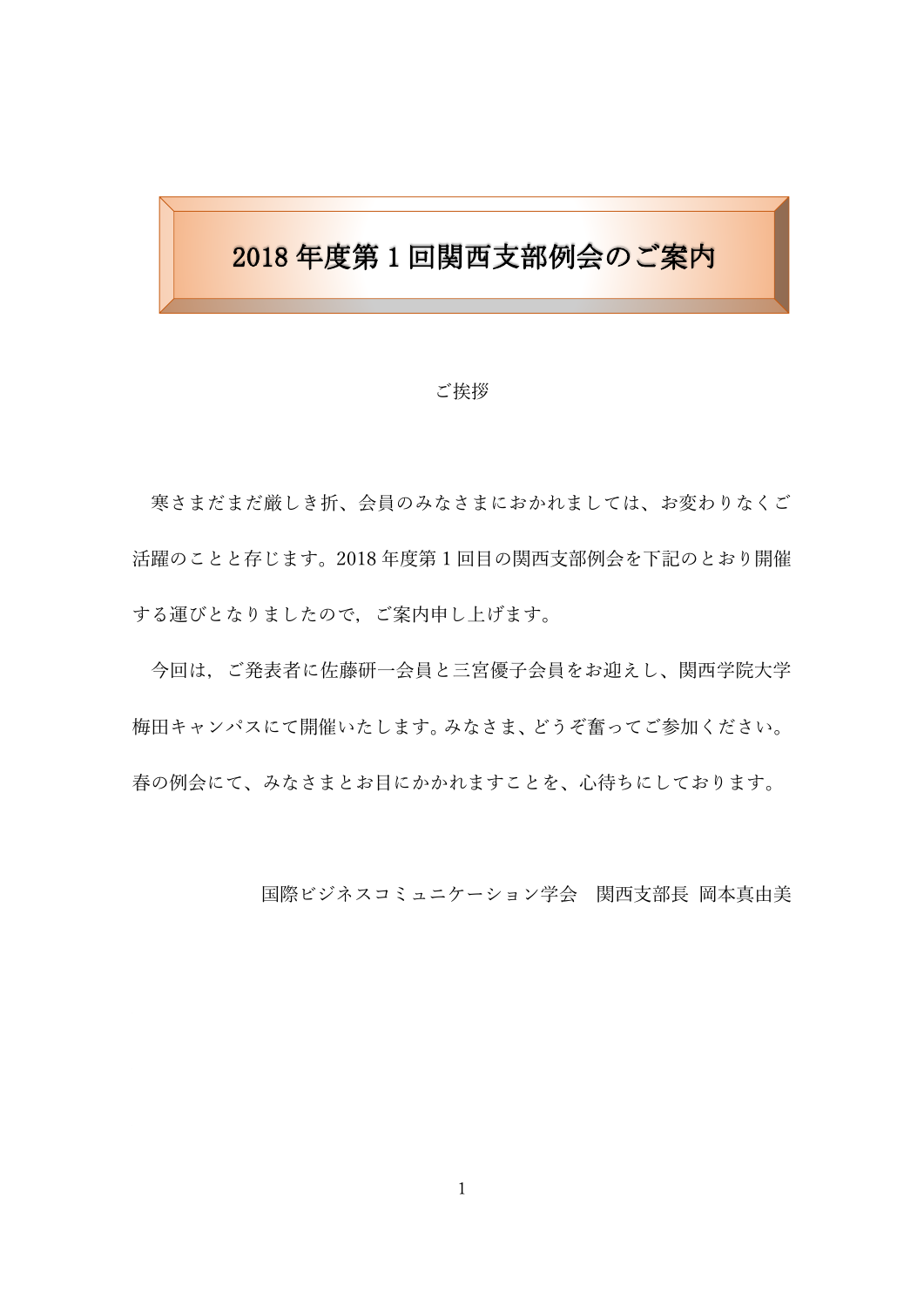### 記

日時: 2018年3月31日(土)14:00 ~ 17:00

### 会場:関西学院大学 大阪梅田キャンパス(K.G.ハブスクエア大阪)

10 階 1002 号室 [https://www.kwansei.ac.jp/kg\\_hub/access/index.html](https://www.kwansei.ac.jp/kg_hub/access/index.html)

### スケジュール:

14:00 開会 支部長挨拶

14:10 ~ 15:10 研究発表 (p.3 参照)

"Business Communication in Promoting Traditional Japanese Artisans to the

World: through Projects of WANOBI-Beautiful Japan"

三宮優子(一般社団法人 WANOBI 和の美;神戸ビジネススクール株式会社)

 $15:10 \sim 15:25$  休憩

15:25 ~ 16:25 研究発表(p.4 参照)

"Intercultural Communication in the Japanese Inbound Tourism Business:

Challenges and Issues"

佐藤研一(同志社大学 商学部)

16:30 ~ 17:00 支部総会

支部会終了後、懇親会を開催いたします。(会費 4,000 円程度)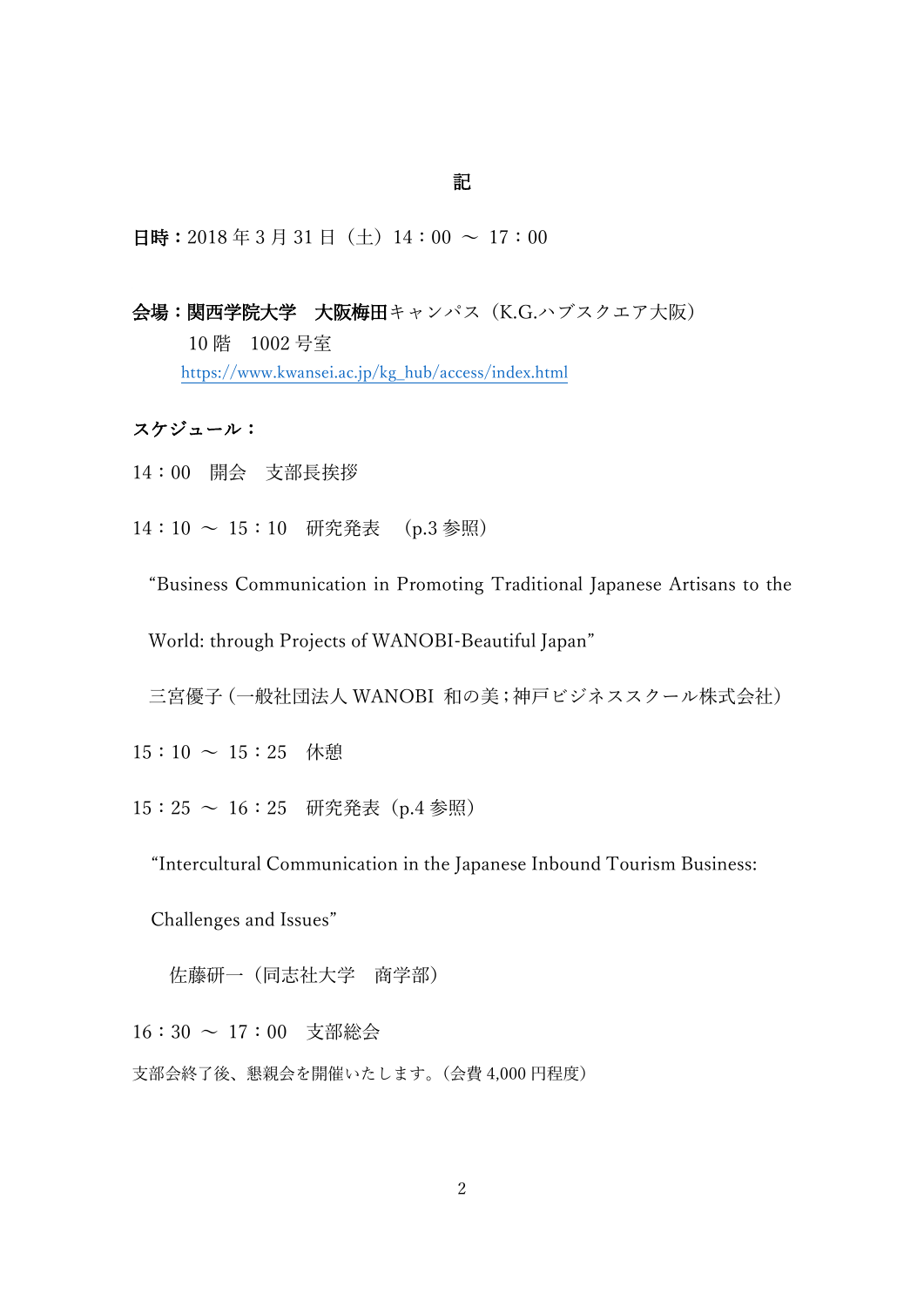## 発表要旨

## "Business Communication in Promoting Traditional Japanese Artisans to the World: through Projects of WANOBI-Beautiful Japan"

## Yuko Sangu

 Traditional arts and crafts are important historical elements of Japan's cultural heritage and the artisans responsible for carrying on these traditions are largely anonymous. It is WANOBI-Beautiful Japan's sincerest desire to introduce such artisans from Japan to the world by telling you their stories and sharing with you the exquisite work they produce.

Japanese artisans are living testaments to historical Japan as the methods used to create their work have remained unchanged for centuries. By making a website in English that features them, I try to re-ignite interest in them and their work so that these artisans will once again flourish and their traditions will live on.

Traditional Japanese handcrafts are truly outstanding and unique art that have been passed down for over 1200 years. However, little do we Japanese know about these handcrafts and how even fewer Japanese can explain and describe them in English. It is really striking to me that these irreplaceable treasures are about to die out and there is not much time left until this happens.

I hope that by learning about the traditional techniques used by these artisans you may gain some insights into Japanese culture. And perhaps you may also discover something beautiful and delightful that you never knew existed.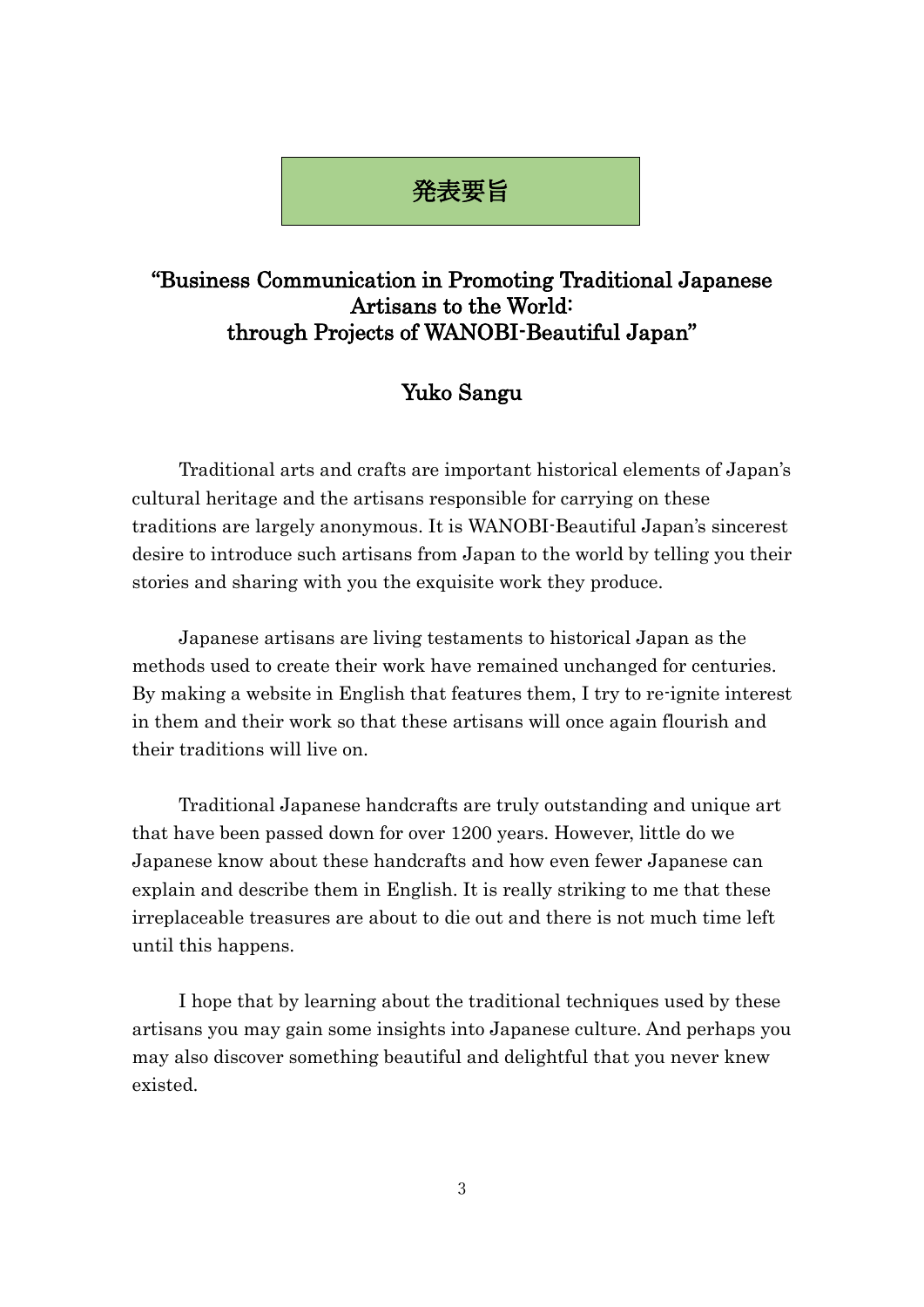## "Intercultural Communication in the Japanese Inbound Tourism Business: Challenges and Issues"

### Kenichi Sato

The number of inbound tourists visiting Japan is rapidly increasing. At the same time, letting the world know the Japanese culture and values is one of the priorities of the Japanese government, as observed in a series of governmental policies and initiatives.

One of the main purposes of such initiatives of the Japanese government, most notably in the campaign for the traditional Japanese cuisine to gain UNESCO's world heritage status in 2013, is to preserve the Japanese culture, which the Japanese themselves are overlooking or even forgetting. Therefore, the main approach therein is to sustain the Japanese cultural norms and traditions as they are.

However, does such an approach work when involving inbound tourists and other non-Japanese people visiting Japan? People from other cultures may have different or even unpredictable perspectives and attitudes towards the Japanese culture, at least in the eyes of the Japanese. Will they accept or follow the Japanese cultural norms as they are? If not, are the Japanese, as the guardians of their own culture, entitled to force the non-Japanese to adapt to the Japanese way? Or should the Japanese be ready to adjust their approach to accommodate the non-Japanese needs and interests? Does it imply a betrayal to their cultural traditions?

In this small research project, I would like to explore the real communication issues occurring between the transmitters of the Japanese culture and the receivers, by talking to practitioners with rich experiences of communicating the Japanese culture and values to the non-Japanese audience and the inbound tourists.